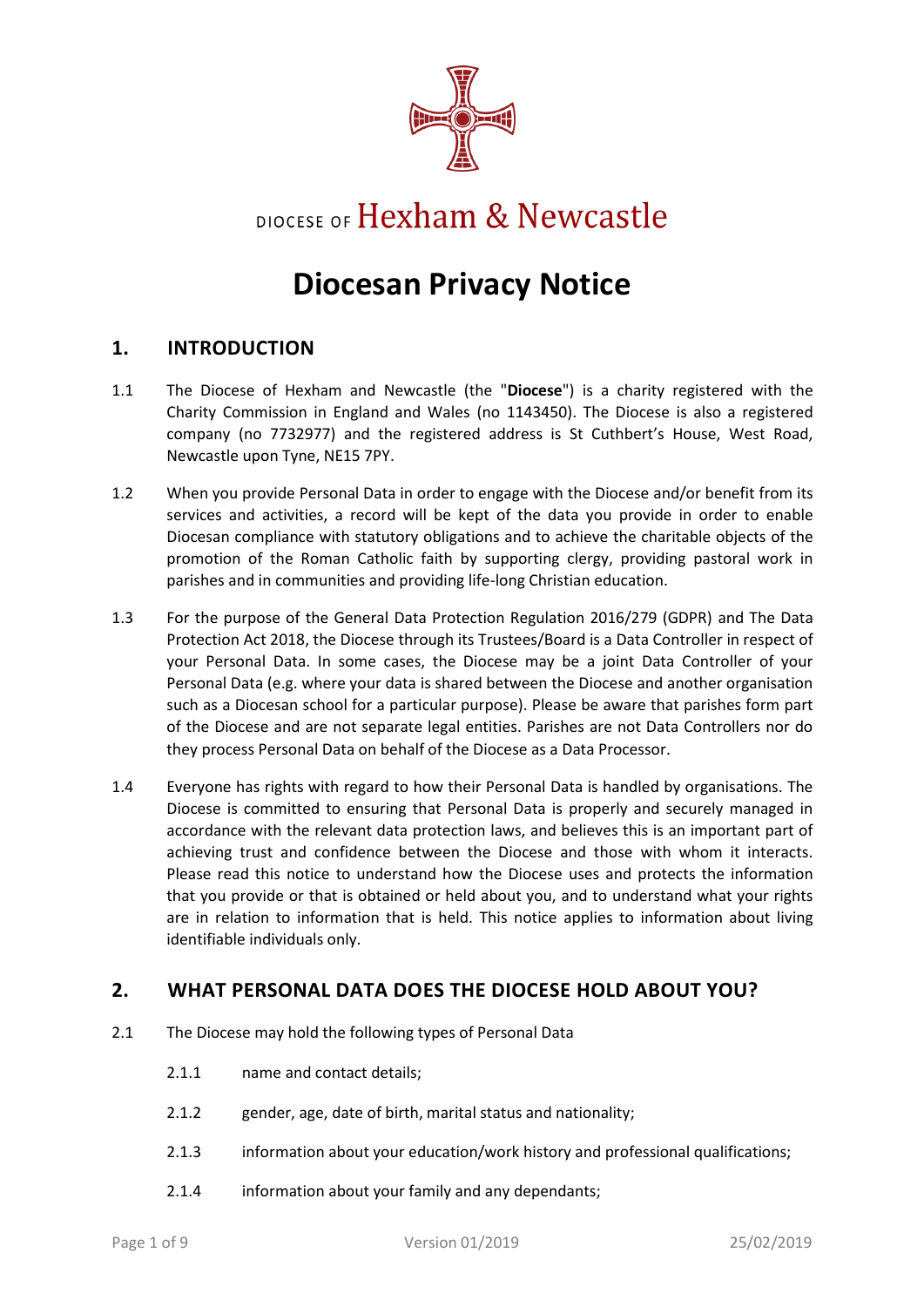- 2.1.5 information about your current involvement in Diocesan activities and events;
- 2.1.6 financial information (e.g. bank details) and details of any donations you have made to the Diocese in the past;
- 2.1.7 information obtained as a result of any background checks;
- 2.1.8 CCTV recordings and photographs;
- 2.1.9 information collected through your use of the Diocesan website(s) such as IP addresses and other information collected using cookies;
- 2.1.10 any other information which you choose to provide or that is provided by others.
- 2.2 The Diocese may also hold Special Categories of Personal Data e.g. information about your religious beliefs, information about your health and wellbeing, information revealing racial or ethnic origin, information concerning your sexual orientation or in the case of background checks, information about criminal records or proceedings.
- 2.3 The Diocese may also receive Personal Data about you from third parties, for example, your family members, other parishioners, Diocesan schools, other dioceses, medical professionals, the police, previous employers, referees and other law enforcement bodies.

### **3. HOW AND WHY DOES THE DIOCESE PROCESS YOUR PERSONAL DATA?**

- 3.1 The Personal Data which the Diocese holds about you, whether it is collected directly from you or whether received from a third party, may be processed in a number of ways, for example:
	- 3.1.1 to communicate with you in relation to news about activities and events taking place in the Diocese including in any Diocesan parish or organisation, including seeking feedback and informing you of any changes to the activities;
	- 3.1.2 to improve Diocesan activities and the way the Diocese communicates with you including via the Diocesan websites, the website of any parish and via social media;
	- 3.1.3 to carry out contractual obligations, e.g. paying Diocesan employees;
	- 3.1.4 to carry out activities, from weddings and funerals to general pastoral and spiritual care;
	- 3.1.5 to process donations that you may make to the Diocese or other payments where, for example, you hire facilities belonging to the Diocese;
	- 3.1.6 to administer, support, improve and develop the administration of the Diocese's work and operations and to keep the Diocese's and any parish's accounts and records up-to-date;
	- 3.1.7 to process applications from you, including grant applications and applications for employment or volunteer roles within the Diocese;
	- 3.1.8 to identify potential additional sources of fundraising such as identifying those eligible to make Gift Aid nominations;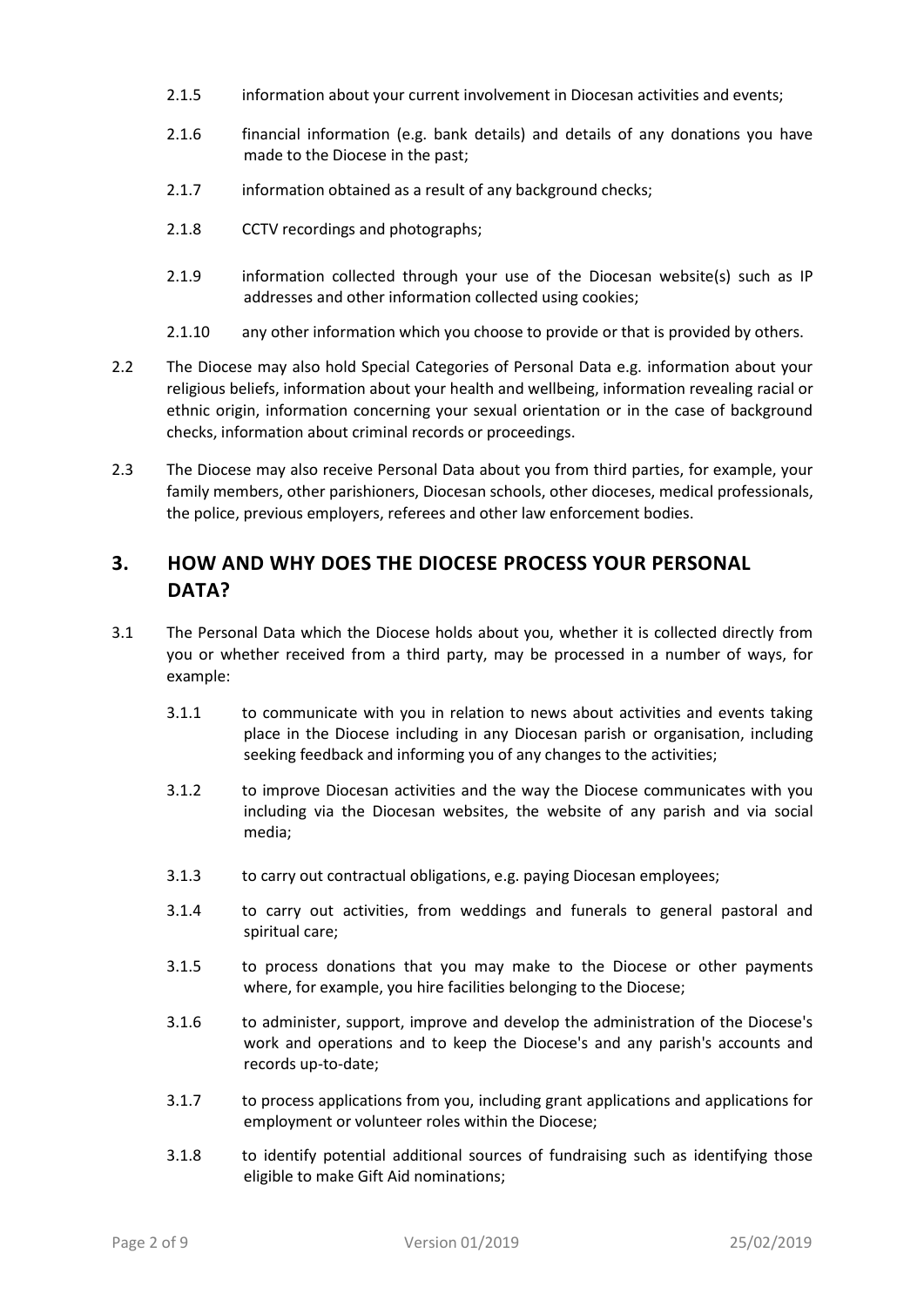- 3.1.9 for audit and statistical purposes (e.g. for the annual audit undertaken by the Bishops' Conference of England and Wales);
- 3.1.10 to ensure the Diocese complies with its legal obligations (e.g. by providing information to the Charity Commission or HMRC or carrying out safeguarding activities);
- 3.1.11 in the case of CCTV recordings, to prevent or detect crime, and to help create a safer environment for Diocesan staff, clergy, religious, parishioners and visitors;
- 3.2 Any information gathered through cookies and similar technologies via the Diocesan website or the website of any parish, is used to measure and analyse information on visits to the website, to tailor the website to make it better for visitors and to improve technical performance. The Diocese will not use the data to identify you personally or to make any decisions about you.

## **4. ON WHAT GROUNDS DOES THE DIOCESE PROCESS YOUR PERSONAL DATA?**

- 4.1 Under the Data Protection Rules, the Diocese must have a lawful basis for processing your information; this will vary according to the circumstances of how and why your information is held but typical examples include:
	- 4.1.1 the activities are within the legitimate interests of the Diocese in advancing and maintaining the Roman Catholic religion, in providing information about the activities of the Diocese or any Diocesan parish, and to raise charitable funds (e.g. where baptism data is used by a parish to follow up with families for first communion);
	- 4.1.2 where you have given consent (which can be withdrawn at any time using the contact details in this notice) for the Diocese to process your information (e.g. to send you marketing or fundraising communications by email or text message);
	- 4.1.3 where the Diocese is carrying out necessary steps in relation to a contract to which you are party or prior to you entering into a contract (e.g. where you enter into a hire agreement for a Diocesan facility) or apply for an employment role;
	- 4.1.4 the processing is necessary for compliance with a legal obligation (e.g. where the Diocese passes on information to a local authority for safeguarding or other reason);
	- 4.1.5 the processing is necessary for carrying out a task in the public interest (e.g. updating and maintaining the civil register of marriages); or
	- 4.1.6 to protect your vital interests (e.g. if you were unfortunate enough to fall ill or suffer an injury on Diocesan premises, then information may be passed on to the NHS for treatment purposes and to family members).
- 4.2 If the Diocese processes any Special Categories of Personal Data there must be a further lawful basis established for the processing. This may include:
	- 4.2.1 where you have given your explicit consent to do so (e.g. to cater for your medical or dietary needs at an event);
	- 4.2.2 where the processing is necessary to protect your vital interests or someone else's vital interests (e.g. passing on information to the Police);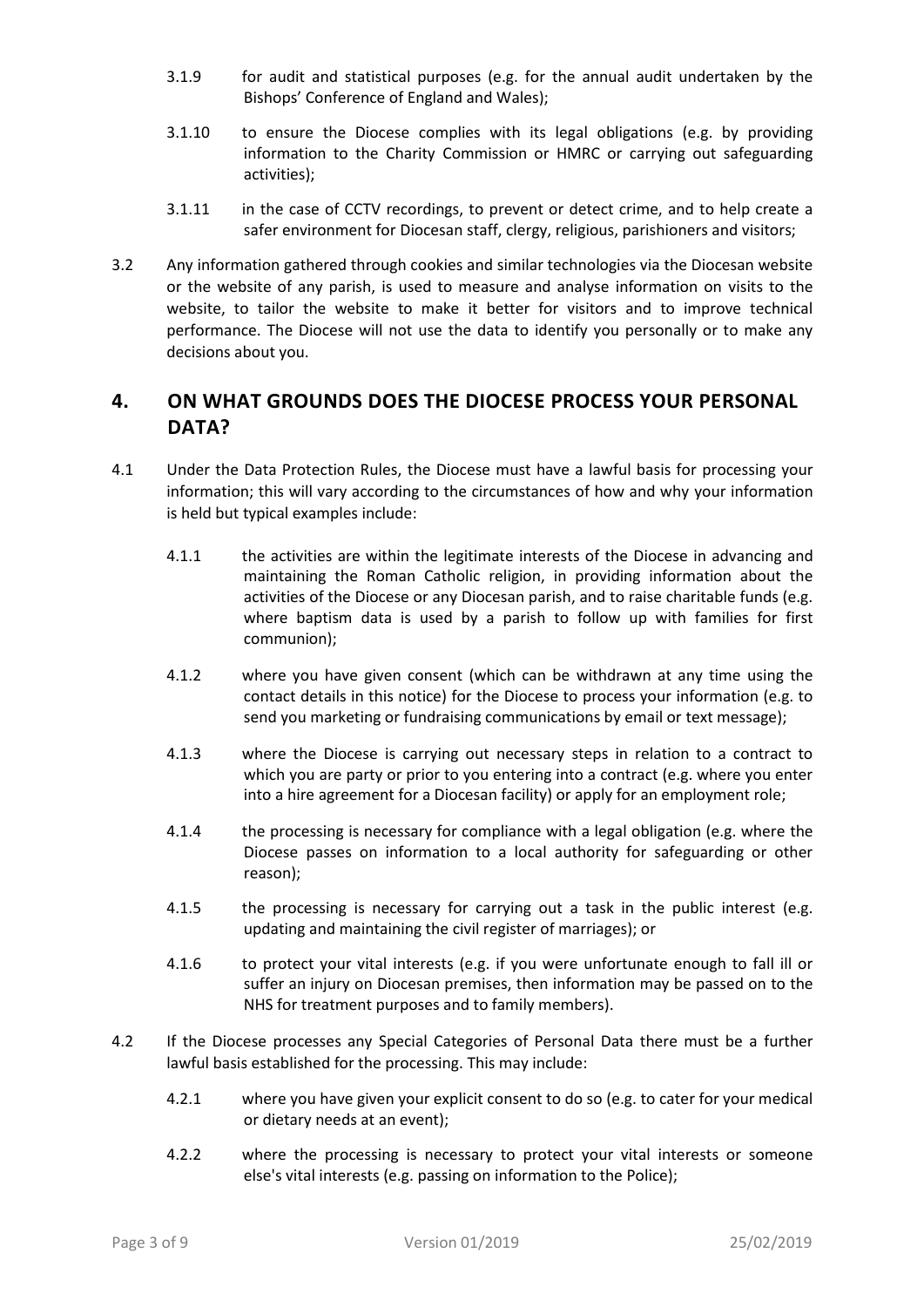- 4.2.3 where the processing is carried out in the course of the Diocese's legitimate interests as a Roman Catholic diocese working with and supporting current and former parishioners and the information is not shared outside the Diocese other than with your consent (e.g. carrying out a parish census);
- 4.2.4 you have made the information public (e.g. by disclosing personal details and beliefs in social media or by consenting to your details appearing in a public directory);
- 4.2.5 where the processing is necessary for the establishment, exercise or defence of legal claims;
- 4.2.6 where the processing is necessary for carrying out the Diocese's employment and social security obligations; or
- 4.2.7 the processing being necessary for reasons of substantial public interest (e.g. where steps are taken to prevent fraud or other dishonest activity); provided that the legal basis is proportionate to the aim pursued and provides for suitable and specific measures to safeguard your rights, or as part of legitimate interests as a Roman Catholic diocese and charitable institution and company.
- 4.3 If the Diocese processes any Personal Data comprising criminal convictions or offences there must also be a further lawful basis established for the processing. This may include:
	- 4.3.1 where the Diocese is exercising obligations or rights which are imposed or conferred by law on the Diocese or on you in connection with employment, social security or social protection and the Diocese has an appropriate policy document in place (e.g. to undertake appropriate checks on individuals prior to taking up a role);
	- 4.3.2 where it is necessary for the prevention or detection of an unlawful act (e.g. passing on information to the Police or other investigatory body);
	- 4.3.3 where the Diocese is complying with or assisting others to comply with regulatory requirements relating to unlawful acts or dishonesty (e.g. passing on information to the Police or other investigatory body);
	- 4.3.4 where it is carried out in the course of safeguarding children or other individuals at risk (e.g. making a safeguarding disclosure);
	- 4.3.5 where an individual has given their consent to the processing;
	- 4.3.6 where the Diocese is establishing, exercising or defending legal claims (e.g. providing information to Diocesan insurers or lawyers in connection with legal proceedings);
	- 4.3.7 where it is necessary to protect the vital interests of an individual (e.g. passing on information to the Police); or
	- 4.3.8 where it is carried out in the course of the Diocese's legitimate activities as a notfor-profit body with religious aims (e.g. carrying out pastoral activities).

#### **5. WHO WILL YOUR INFORMATION BE SHARED WITH?**

5.1 Your Personal Data will only be used within the Diocese for the purposes for which it was obtained, unless you have explicitly agreed that it may be shared with another organisation or unless the Diocese is otherwise permitted or required to under the Data Protection Rules or order of a Court or other competent regulatory body or as set out in this notice.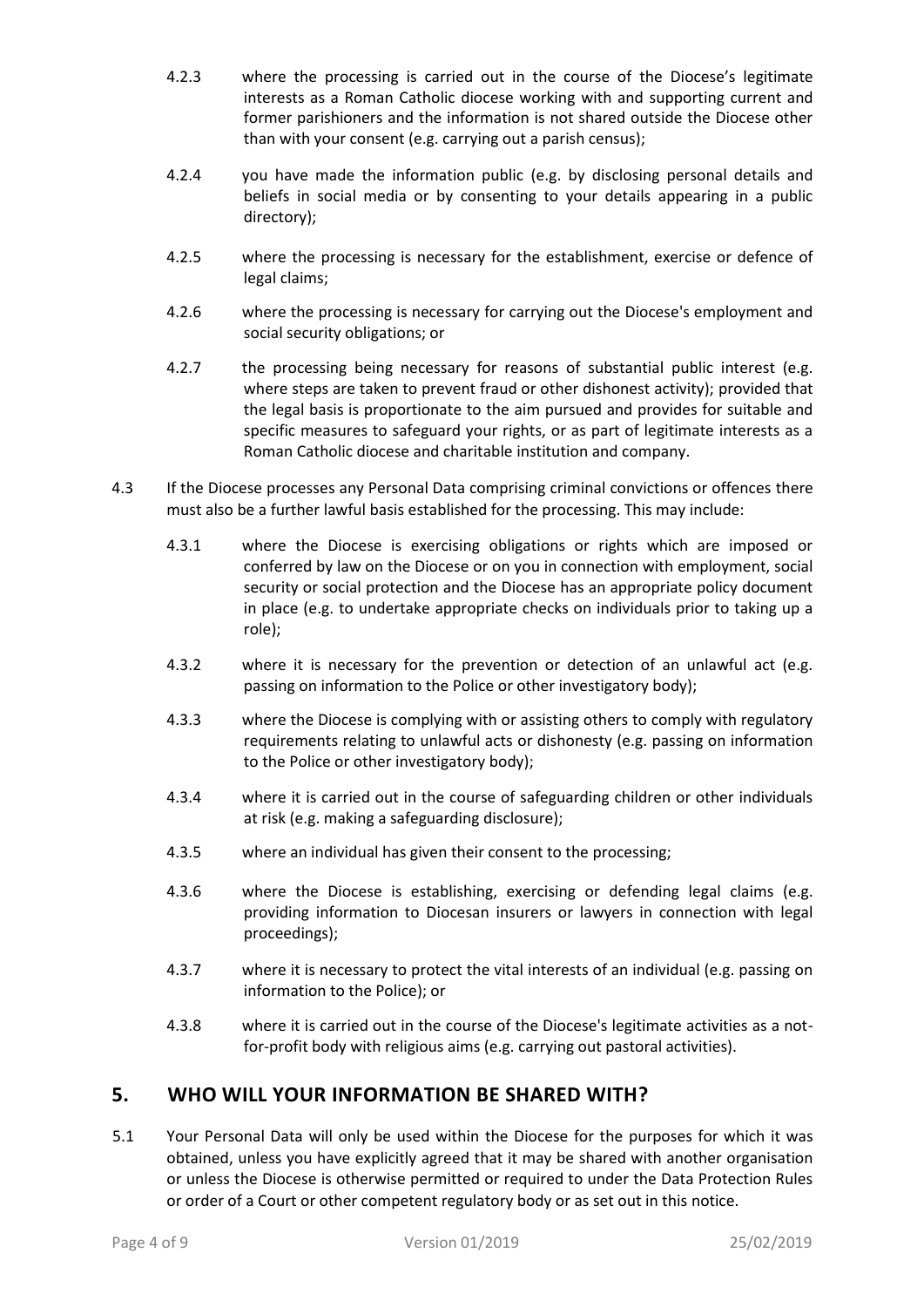- 5.2 The Diocese may share your information with other members of the Church seeking relief and any ecclesiastical body enjoying canonical jurisdiction or powers of governance as detailed in the Code of Canon Law or the Apostolic Constitution *Pastor Bonus*.
- 5.3 The Diocese may share your information with government bodies for tax purposes or law enforcement agencies for the prevention and detection of crime.
- 5.4 Sometimes the Diocese contracts with third parties to process Personal Data on its behalf (e.g. IT consultants, distributors of parish newsletters and directories). This includes parishes that may enter into these contracts with the permission of the Diocese. The Diocese requires that these third parties comply strictly with Diocesan instructions and with the Data Protection Rules.
- 5.5 The Diocese also may be required to share your Personal Data so that the Diocese can benefit from Gift Aid declarations you have made, e.g. with HMRC.
- 5.6 Administrative, technical and physical measures are in place, designed to guard against and minimise the risk of loss, misuse or unauthorised processing or disclosure of the Personal Data that the Diocese holds.
- 5.7 In the course of processing your Personal Data, or disclosing it to the recipients referred to above, it may be transferred to countries which are outside the European Economic Area (EEA), some of which may not have laws which provide the same level of protection to your Personal Data as laws inside the EEA. In such cases the Diocese will take steps to ensure that the transfers comply with the Data Protection Rules and that your Personal Data is appropriately protected. This is done so by taking the following measures:
	- 5.7.1 putting in place a contract with the recipient that means they must protect the personal information to the same standards as is required in the EEA;
	- 5.7.2 transferring it to a non-EEA country with privacy laws that give the same protection as the EEA;
	- 5.7.3 transferring it to organisations that are part of Privacy Shield (or any successor or replacement scheme). This is a framework that sets privacy standards for data sent between the US and EU countries to ensure that those standards are similar to what are used within the EEA;
	- 5.7.4 transferring it to organisations or countries that have other approved certification schemes or codes in place; or
	- 5.7.5 relying on another appropriate ground under applicable data protection laws.

#### **6. HOW LONG WILL YOUR INFORMATION BE KEPT?**

- 6.1 The Diocese will endeavour to only keep Personal Data for as long as is necessary and to delete it when it is no longer so.
- 6.2 A Retention Policy will be available in due course.

#### **7. YOUR RIGHTS**

7.1 You have rights in respect of the Personal Data you provide to the Diocese. In particular: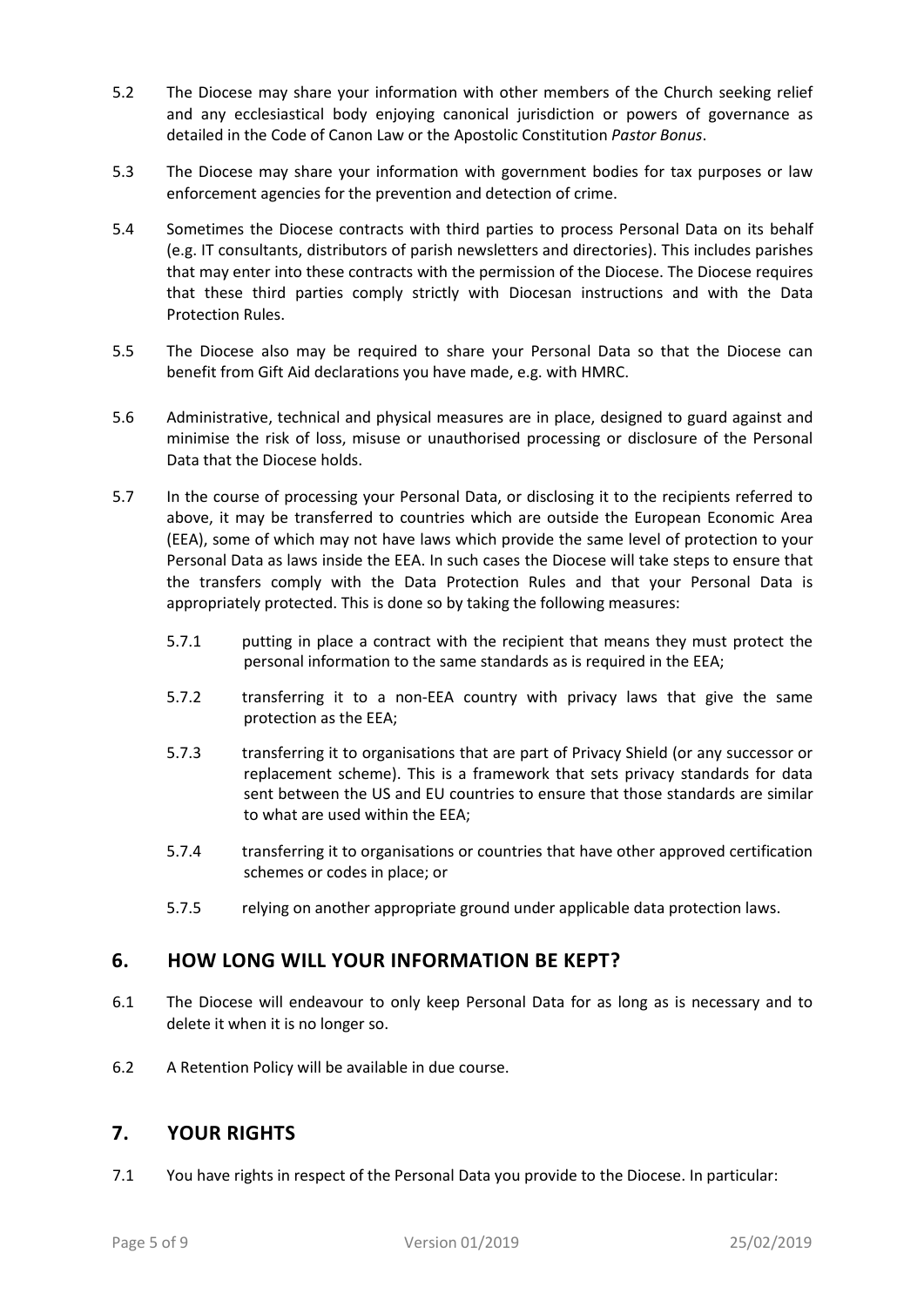- 7.1.1 the right to request a copy of some or all of the Personal Data that the Diocese holds about you (including, in some cases, in a commonly used, machine readable, format so that it can be transferred to other Data Controllers). The Diocese does not make a charge for this service but a request needs to be made in writing, which can include e-mail or other media;
- 7.1.2 if the Diocese processes your Personal Data on the basis that you have given your consent, the right to withdraw that consent;
- 7.1.3 the right to ask that any inaccuracies in your Personal Data are corrected;
- 7.1.4 the right to have the Diocese restrict the processing of all or part of your Personal Data;
- 7.1.5 the right to ask that the Diocese deletes your Personal Data where there is no compelling reason to continue to process it (erasure or "the right to be forgotten"). This does not include the removal of factual records, e.g. in baptismal registers;
- 7.1.6 the right to object to the Diocese processing your Personal Data for direct marketing purposes e.g. in relation to fundraising; and
- 7.1.7 the right not to be subject to legal or other significant decisions being taken about you on the basis of an automated process (i.e. without human intervention).
- 7.2 Please note that the above rights may be limited in some situations for example, where the Diocese can demonstrate that it has a legal requirement to process your Personal Data. Also, you may need to provide proof of identity for verification and data security purposes before you can exercise your rights.
- 7.3 Rights may only be exercised by the individual whose information is being held by the Diocese or with that individual's express permission. Children from around 12 years upwards are entitled to make their own requests (where the Diocese is of the reasonable view that they have an appropriate understanding of the request they are making) and parents/guardian/family members do not have an automatic right to see information about their child or prevent their child from making a request to the Diocese.

#### **8. CHANGES TO THIS NOTICE**

8.1 The Diocese may make changes to this notice from time to time as organisational practices and/or applicable laws change. Your personal information will not be used in any way that is inconsistent with the original purpose(s) for which it was collected or obtained (if it is intended to do so, the Diocese will notify you in advance wherever possible) or otherwise than is permitted by data protection laws.

#### **9. CONTACT DETAILS**

9.1 If you have any questions, require further information about how the Diocese protects your Personal Data, if you wish to exercise any of the above rights or if you would like to provide feedback or make a complaint about the use of your information, please contact the Diocesan Data Protection Lead at:

Department for Finance and Operations, St Cuthbert's House, West Road, NE15 7PY. You can email at [data.protection@diocesehn.org.uk](mailto:data.protection@diocesehn.org.uk) or phone on 0191 2433317.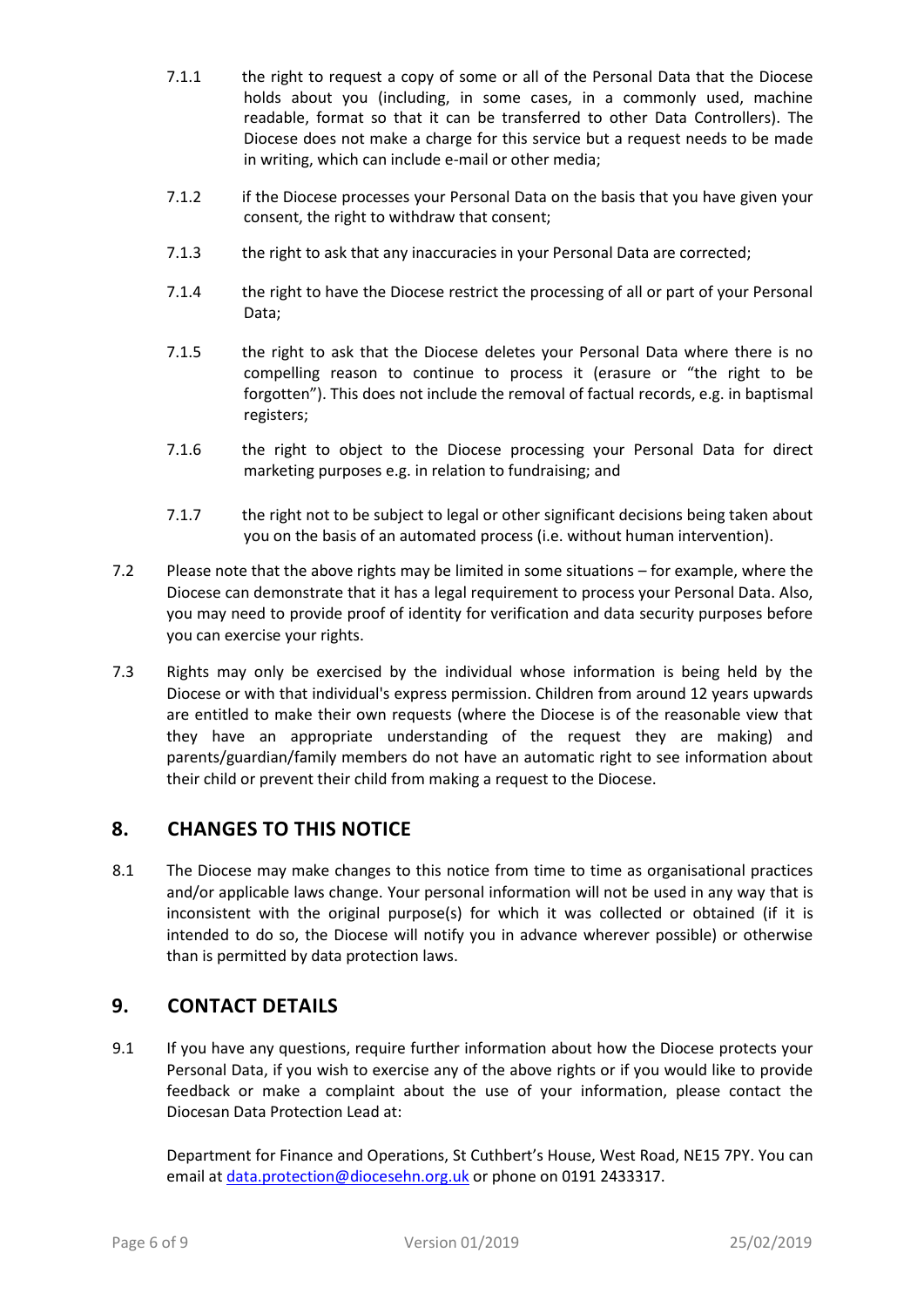- 9.2 Any complaints will be dealt with in accordance with the Diocese's Complaints Procedure.
- 9.3 Every effort will be made to satisfy any queries you may have about the way in which your Personal Data is processed. However, if you have unresolved concerns you also have the right to complain to the Information Commissioner ('ICO') ([www.ico.org.uk\)](http://www.ico.org.uk/).

#### **10. COOKIES**

- 10.1 Cookies, also known as browsers or tracking cookies, are small text files that are added to your computer when you visit a website. They help websites to perform certain functions and for tracking purposes.
- 10.2 The Diocesan websites may make use of the following cookies:
	- 10.2.1 **Google analytics**. This is used for tracking purposes. The cookies allow the Diocese to understand general traffic to websites, for example, number of visitors and length of time on site. This process does collect data, but in an anonymous form, to help make improvements, develop the website and enhance the user experience.
	- 10.2.2 **Third Party Cookies**. The Diocese may use some third party applications to enhance the functionality and experience of the website, for example, through the use of a Google Calendar, by embedding a YouTube Video or by using a Twitter feed.
	- 10.2.3 **Password Protected Access**. Our websites have a small number of pages that use essential cookies to enable access to password protected pages.

#### **11. MANAGE COOKIES**

- 11.1 If you would like to opt-in or opt-out of using cookies then you should be able to do so using your browser. You can review your cookie settings at any time.
- 11.2 Please note that you cannot opt out of the deployment of cookies that are necessary for delivery of Diocesan websites or services to visitors.

#### **12. GLOSSARY**

"**Data Controller**" means a person, organisation or body that determines the purposes for which, and the manner in which, any Personal Data is processed. A Data Controller is responsible for complying with the data protection laws including the GDPR and establishing practices and policies in line with them.

"**Data Processor**" means any person, organisation or body that processes Personal Data on behalf of and on the instruction of the Diocese. Data Processors have a duty to protect the information they process by following data protection laws.

"**Data Subject**" means a living individual about whom the Diocese processes Personal Data and who can be identified from the Personal Data. A Data Subject need not be a UK national or resident. All Data Subjects have legal rights in relation to their Personal Data and the information that the Diocese holds about them.

"**Personal Data**" means any information relating to a living individual who can be identified from that information or in conjunction with other information which is in, or is likely to come into, the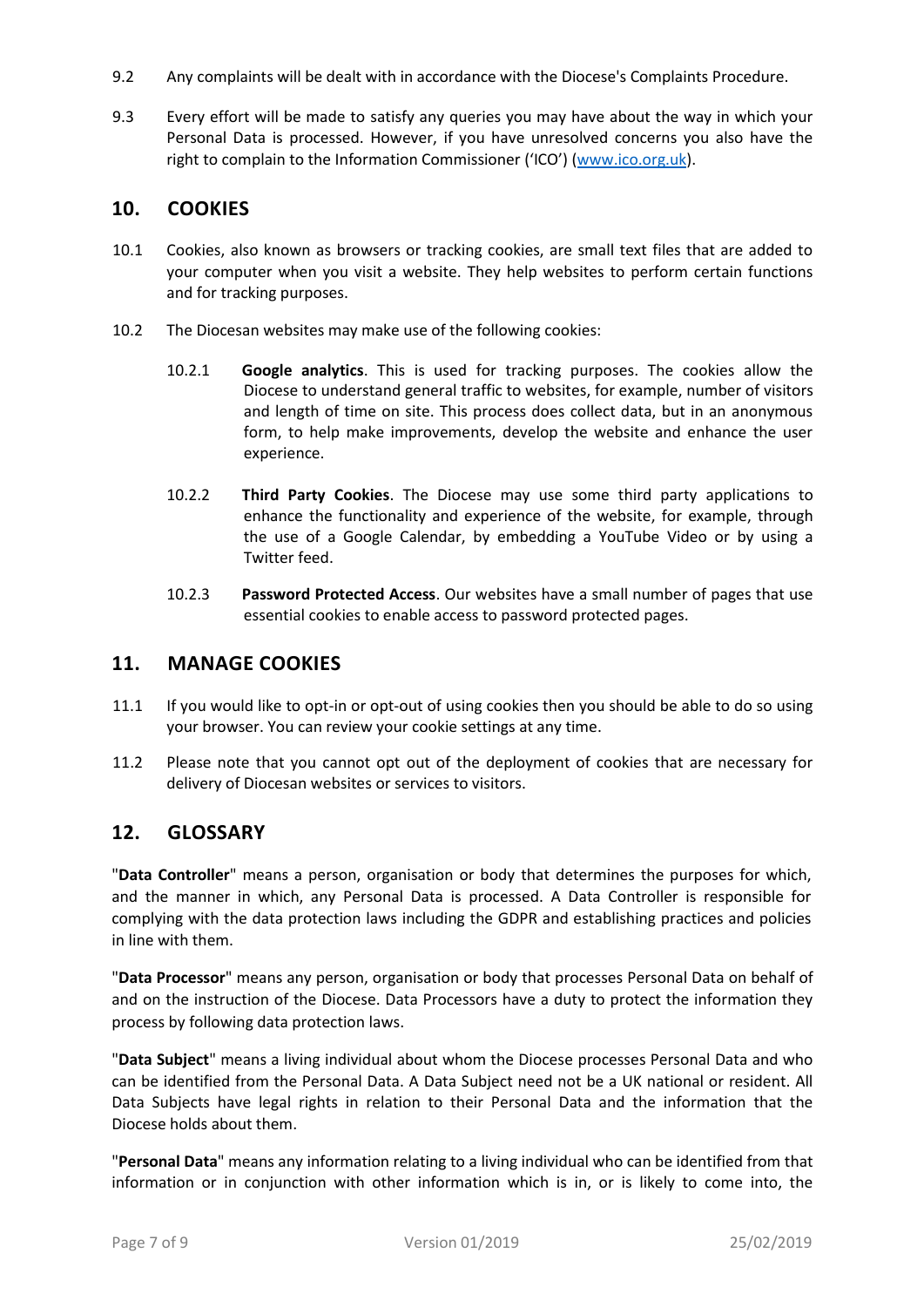Diocese's possession. Personal Data can be factual (such as a name, address or date of birth) or it can be an opinion (e.g. a performance appraisal). It can even include a simple email address. A mere mention of someone's name in a document does not necessarily constitute Personal Data, but personal details such as someone's contact details or salary (if it enabled an individual to be identified) would fall within the definition.

"**Processing**" means any activity that involves use of Personal Data. It includes obtaining, recording or holding the information or carrying out any operation or set of operations on it, including organising, amending, retrieving, using, disclosing, erasing or destroying it. Processing also includes transferring or disclosing Personal Data to third parties.

"**Special Categories of Personal Data**" (previously called sensitive personal data) means information about a person's racial or ethnic origin, political opinions, religious or similar beliefs, trade union membership, physical or mental health or condition or sexuality. It also includes genetic and biometric data. Special Categories of Personal Data can only be processed under strict conditions and such processing will usually, although not always, require the explicit consent of the Data Subject.

#### **"Data Protection Rules"**

Any data protection legislation, domestic or otherwise (as may be in force or repealed or replaced from time to time), e.g. the Data Protection Act 2018 and the General Data Protection Regulation 2016/679.